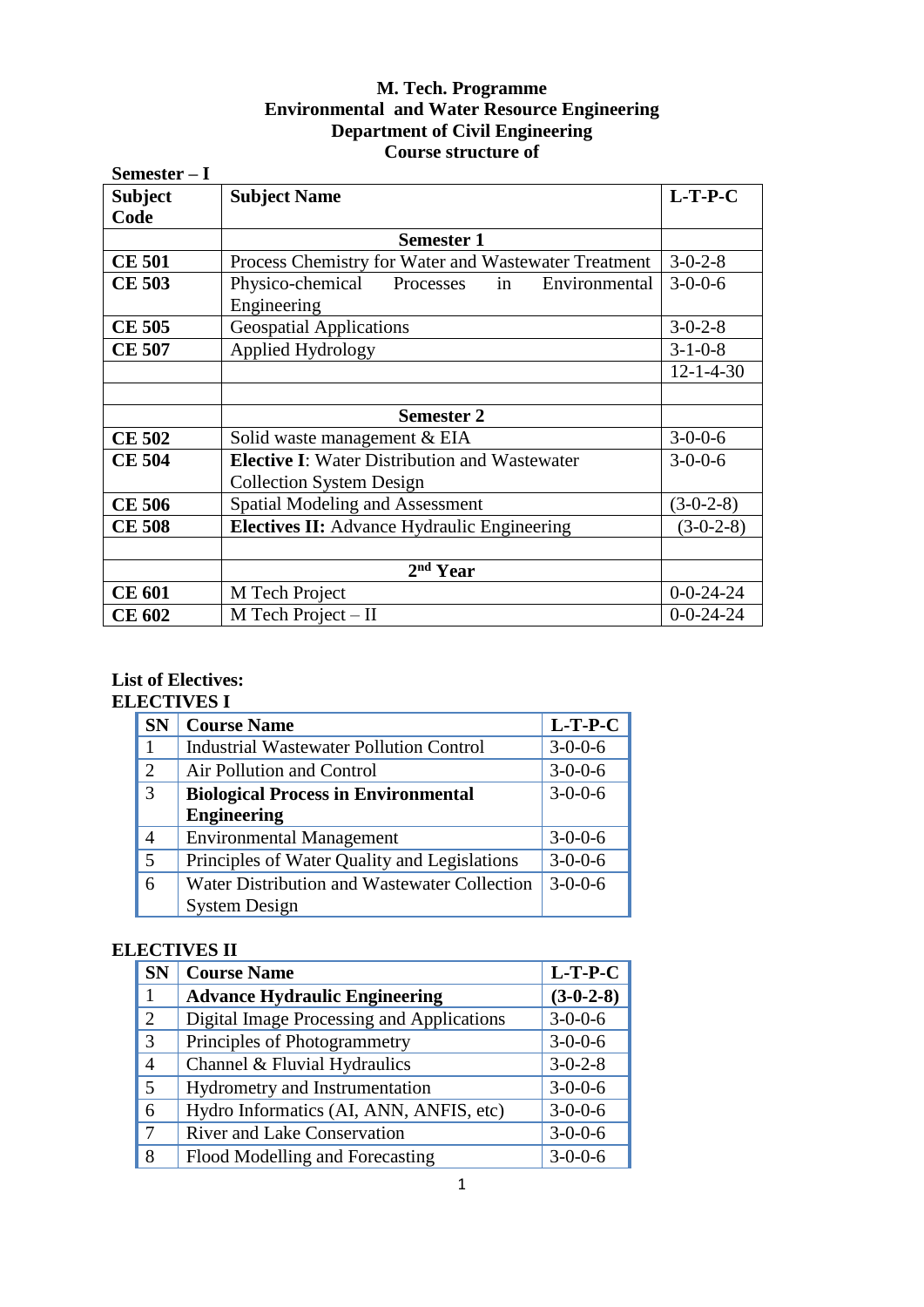| $\Omega$ | Hydro-Meteorology (external expert reqd.)      | $3-0-0-6$       |
|----------|------------------------------------------------|-----------------|
| 10       | Flood Modelling and Forecasting                | $3 - 0 - 0 - 6$ |
|          | $\mid$ 11   Hydrological & Hydraulic Modelling | $3 - 1 - 0 - 8$ |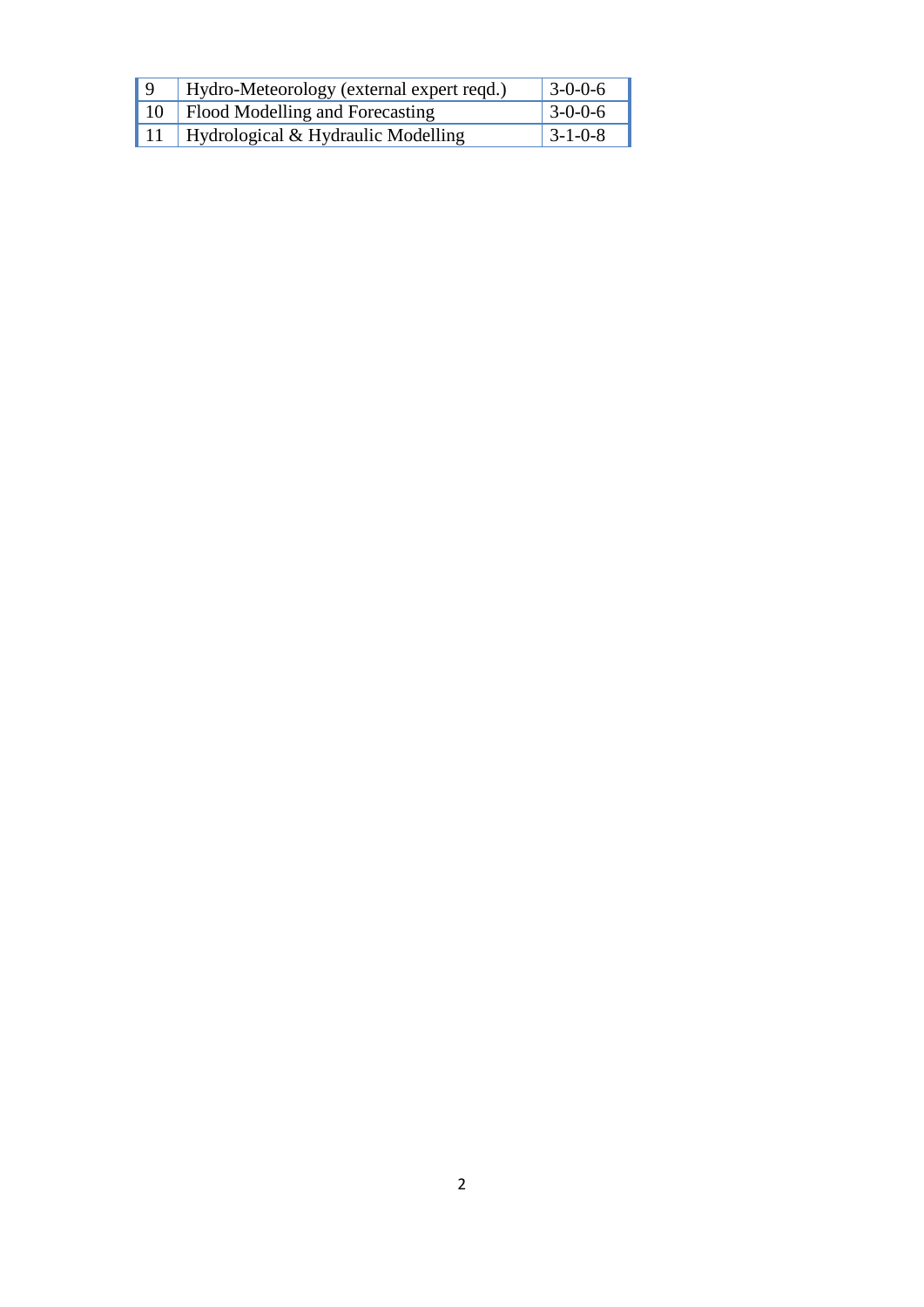#### **Detailed Curriculum Semester**

# **CE 501 Process Chemistry for Water and Wastewater Treatment** (3-0-2-8)

General Chemistry:-Basic principles – chemical equations – types of chemical reactions calculations from chemical equations; gas laws; Equilibrium and Le Chatelier's Principle – factors affecting chemical equilibrium - activity and activity coefficient - ionic strength.

Physical Chemistry:- Thermodynamics – heat and work – enthalpy – entropy – free energy – temperature dependence of equilibrium constant; membrane processes; principles of solvent extraction; ; electrochemistry; chemical kinetics; adsorption.

Equilibrium Chemistry:-Variations of Equilibrium relationships; ways of shifting chemical equilibrium; solutions to equilibrium problems - acid base equilibrium – solubility equilibrium – oxidation reduction equilibrium.

Organic Chemistry And Biochemistry:-Organic compounds of interest to environmental engineers, general properties of the functional groups of organic compounds; Enzymes, classification enzymes catalyzed reaction, energy considerations coupling of reaction; Breakdown and synthesis of carbohydrates, fats, proteins under aerobic and anaerobic reactions; CNP cycles under aerobic and anaerobic reactions;. Concepts of BOD, COD, TOC.

Environmental Chemistry:-Fundamentals of surface and colloidal chemistry; chemistry involved in water treatment procedure like coagulations – softening - fluoridation, defluoridation - iron and manganese removal – demineralization - analysis of pesticide and heavy metals; Atmospheric chemistry; soil chemistry Environmental Microbiology:- Introduction of microbiology, classification and characterization of microorganisms, viruses; Morphology and structure of bacteria, nutrient requirement, growth of bacteria; Basic microbiology of water and sewage; Basic principals involved in the analysis of fecal indicator bacteria – coli forms and streptococci, plankton analysis, analysis of pseudomonas  $\&$ streptococci; Pathways of aerobic and anaerobic metabolism, Energy transfer in metabolism; Kinetics of microbial growth.

#### **Text books:**

- 1. Benefield D. L., Judkins F. J., Weand L. B., Process Chemistry for Water and Wastewater Treatment, 1st Edition, Prentice Hall, 1982
- 2. Bitton, G., Wastewater Microbiology, 3rd Ed., Wiley, 2005
- 3. Mitchell, R., and Gu, J.D., Environmental Microbiology, 2nd Ed., Wiley-Blackwell, 2010
- 4. Sawyer, C. N., McCarty, P. L., and Perkin, G.F., Chemistry for Environmental Engineering and Science, 5th edition McGraw-Hill Inc., 2002

### **CE 503: Physico-chemical Processes in Environmental Engineering (3-0-0-6)**

Introduction: Wastewater Characteristics, Standards of Disposal, Treatment Objective and, Strategies, Layouts of Primary, Secondary and Advanced Treatment Units.

Design Of Preliminary And Primary Treatment Operations: Screens, Grit Chambers, Skimming Tank, Primary and Secondary Sedimentation Tanks.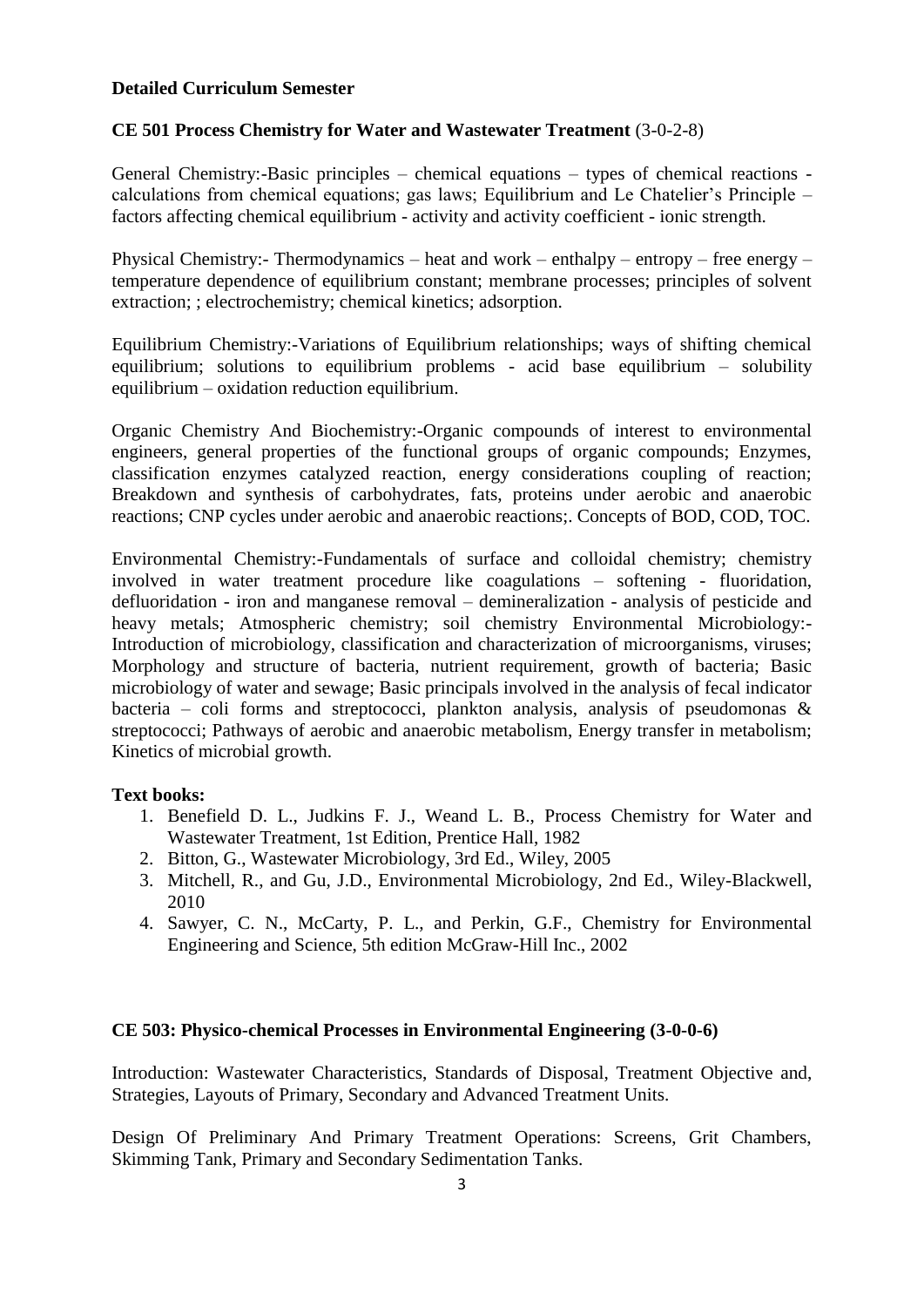Biological Treatment Processes: Types, Kinetics of Plug Flow and Completely Mixed Systems. Attached Growth Processes: Trickling Filters (Standard Rate, High Rate), Biofilters, Practices, Features and Design, Operational Difficulties and Remedial Measures, Rotating Biological Contactors.

Suspended Growth Processes: Activated Sludge Process, Modifications and Design Equations, Process Design Criteria, Oxygen and Nutrient Requirements - Classification and Design of Oxidation Ponds, Lagoons. Sludge Treatment And Disposal.

Sludge Thickening, Aerobic and Anaerobic Sludge Digestion Processes, Design of Digester Tank, Sludge Dewatering, Ultimate Disposal, Sludge Drying Beds, Other Methods of Sludge Treatment.

# **Text books**

- 1. Benefield L.D. and Randall C.D., Biological Process Designs for Wastewater Treatment, Prentice Hall Pub. Co., 1980 .
- 2. Metcalf and Eddy, Wastewater Engineering Collection, Treatment, Disposal and Reuse, 4 th Ed., McGraw Hill Pub. Co., 2003 .
- 3. Udo Wiesmann, In Su Choi and Eva-Maria Dombrowski, Fundamentals of Biological Wastewater Treatment, 1st Ed., Wiley, 2007.

# **CE 505 Physico-chemical Processes in Environmental Engineering**

Basics of Remote Sensing and History, Remote sensing in India, Electromagnetic Radiation (EMR) and atmospheric considerations, Types of remote sensing w.r.t. wavelength regions, active and passive remote sensing, Thermal Emission of Radiation, Black body radiation, Radiation Principles: Plank's Law, Stephen Boltezman law, Wien's displacement law, Kirchoffs Law, Spectral signatures, Reflectance characteristics of Earths cover types, Satellite platforms and sensors, Thermal Imaging,

Introduction to GIS - Data formats and Models, Data acquisition, Data Manipulation and Spatial Analysis, Introduction to GIS software, Principles of GPS- its instruments and applications

#### **Text Book**

- 1. Remote Sensing and Image Interpretation, 6th edition, T. Lillesand, R. Kiefer and J. Chipman, John Wiley.
- 2. GPS Satellite Surveying, John Wiley & Sons, use. New York.

# **Reference Book**:

- 1. Introductory Digital Image Processing A Remote Sensing Perspective, 3rd edition, J. Jensen, Prentice Hall.
- 2. Introduction to Remote Sensing, 5th edition, Campbell, J. B, New York, The Guilford Press.
- 3. Remote Sensing: Principles and Interpretation, 3rd edition, by: F. F. Sabins (W. H. Freeman & Co.; 1996, ISBN: 0-71-672442-1).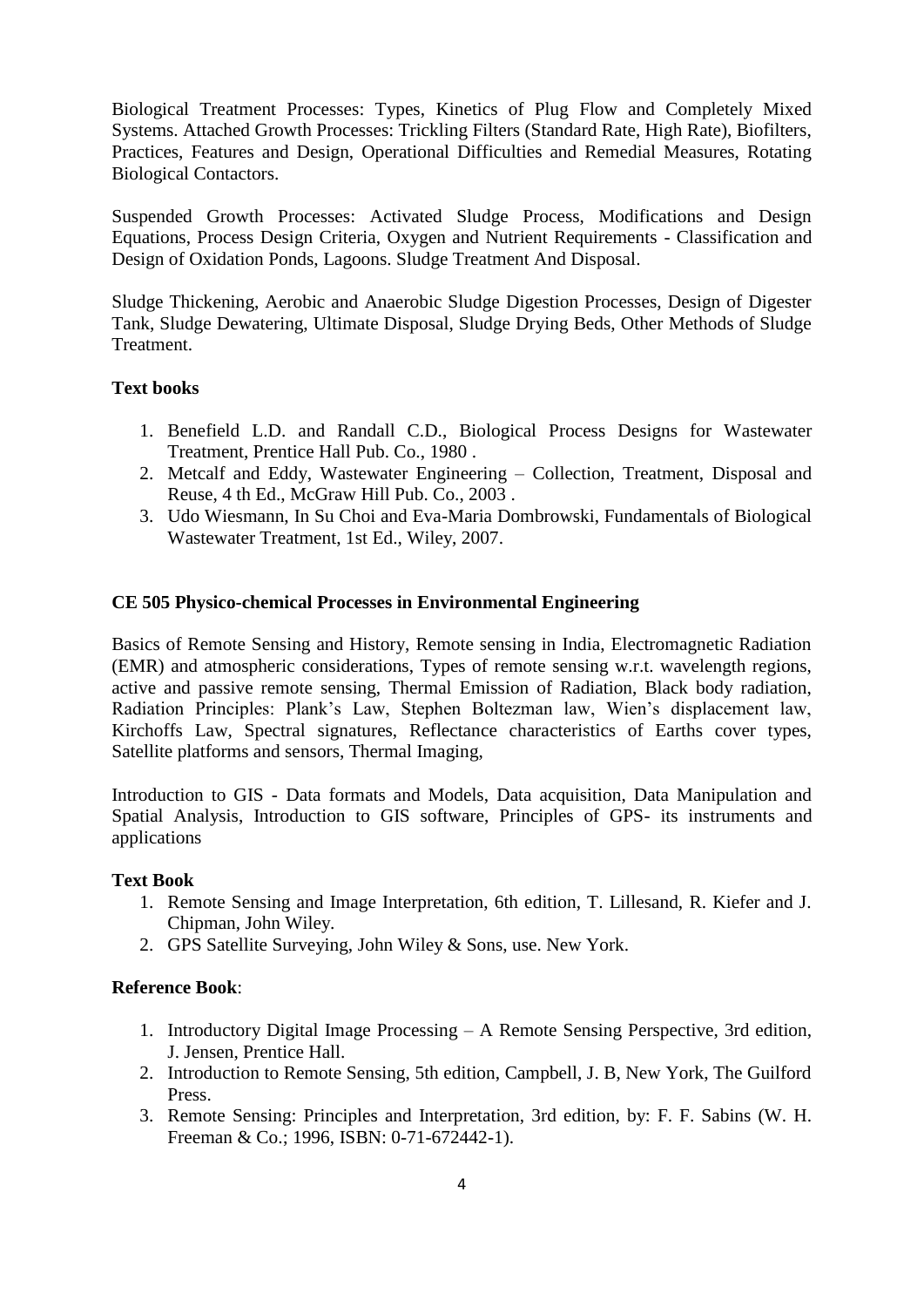4. Burrough, P.A. and McDonnell, R.A., 1998: Principles of Geographic Information System, Oxford University Press, Oxford.

# **CE 507 Applied Hydrology**

Basic concepts of hydrology; structure and composition of atmosphere, air mass, cold and warm fronts; atmospheric temperature and it variations; vapor pressure and relative humidity; evaporation and evapo-transpiration; types and forms of precipitation; measurement of precipitation and other atmospheric parameters; hydrograph analysis; probability, risk and uncertainty analysis for hydrologic and hydraulic design; flood routing –hydrologic and hydraulic routing - developing algorithms; hydrologic real time forecasting; urban hydrology; time series analysis.

### Texts:

- 1. Chow, V.T., Maidment, D.R., Mays, L.W., Applied Hydrology, McGraw Hill, 1988.
- 2. Todd, D.K., Ground Water Hydrology, Wiley, New York, 1998.

### **References**:

- 1. Mays, L.W., Water Resources Engineering, John Willey and Sons, US, 2001.
- 2. Haan, C. T., Statistical Methods in Hydrology, Iowa State University Press, 1977.
- 3. Maidment, D. R., Handbook of Hydrology, McGraw Hill, 1993.

# **CE 502: Solid Waste Management & EIA (3-0-0-6)**

Solid Waste: Origin, characteristics, Quantity and Analysis; Effects of Solid Wastes; Storage, Collection, Transportation of Solid wastes; Solid waste transformation; Product recovery processes; Sanitary landfills; Legislation in solid waste. Hazardous waste: definition, generation, classification; Magnitude of problem; Risk assessment; Environmental Legislation; Characterization and site assessment; Waste minimization and resource recovery; Storage and Transportation of Hazardous wastes; Hazard in processing and treatment; Physical, Chemical, Thermal and Biological processes; Hazardous waste disposal; Landfill disposal and land storage; Ground water contamination; Containment; remedial alternatives. Environmental impact assessment (EIA), definitions and concepts, rationale and historical development of EIA, sustainable development, Initial environmental examination, environmental impact statement, environmental appraisal, environmental impact factors and areas of consideration, measurement of environmental impact, organization, scope and methodologies of EIA, status of EIA in India.

# **Text Books**:

- 1. Tchobanoglous, G., Theisen and Vigil, Integrated Solid Waste Management: Engineering Principles and Management Issues, McGraw Hill, 1993
- 2. LaGrega, M. D., Buckingham, P. L. and Evans, J. C., Hazardous Waste Management, 2nd Ed., McGraw Hill, 2001.
- 3. Larry W Canter, Environmental Impact Assessment, 2nd Ed, McGraw-Hill, 1997.

# **Reference Books**: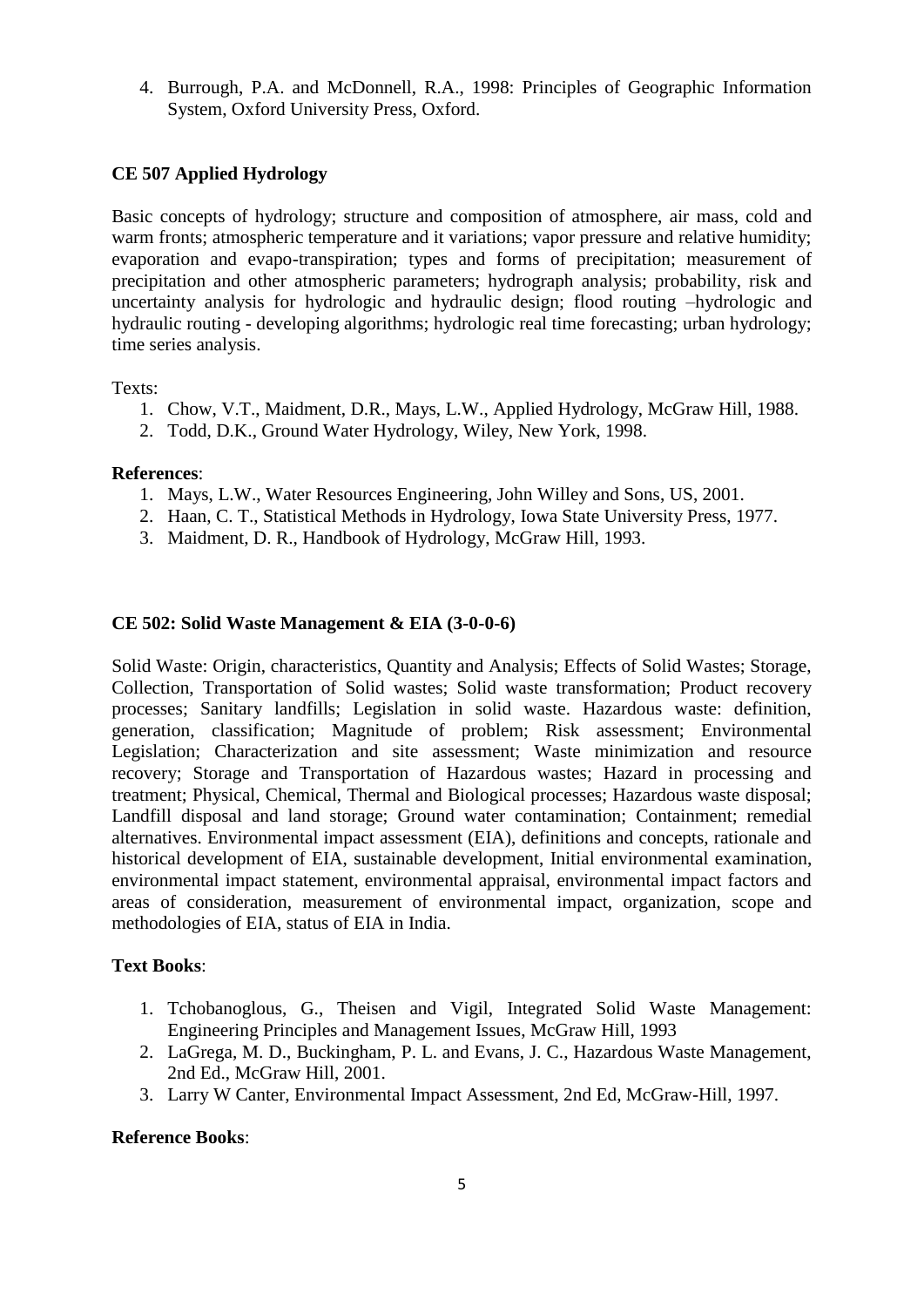- 1. Bagchi, A., Design, Construction and Monitoring of Landfills, Wiley Interscience, 1994.
- 2. Haas, C. N. and Vamos, R. J., Hazardous and Industrial Waste Treatment, Prentice Hall, 1995.
- 3. Martin, E.J. and Johnson, J.H., Hazardous Waste Management Engineering, Van Nostrand, 1987.
- 4. Wentz, C. A., Hazardous Waste Management, 2nd Ed., McGraw Hill, 1995.

### **CE 504: Advance Hydraulic Engineering (3-0-2-8)**

Open channel hydraulics, uniform flow, critical flow and GVF with special reference to compound channel, rapidly varied flow in prismatic and non-prismatic channel, channel design- erodible and non-erodible channels, silt theories, sediment transport; river mechanics, river erosion, river training works; dam engineering and related environmental issues; concept of hydraulic models.

Laboratory: Experiment on Uniform flow, Hydraulic Jump, Unsteady Flow, Experiment on Two Phased Motion, Experiment on Weirs, Notch, Mouthpieces.

### **Texts:**

- 1. Ranga Raju, K.G., Flow through Open Channel, Tata McGraw Hill, New Delhi,1996.
- 2. Chow, V.T, Open Channel Hydraulics, McGraw Hill, New York, 1959.
- 3. Hendersen, F.M., Open Channel Flow, McGraw Hill, New York, 1966.

#### **References**:

- 1. Chaudhry, M. H., Open Channel Flow, Prentice Hall of India, 1998.
- 2. River Behavior Management and Training, Vol. I & II, CBIP, New Delhi,1994.
- 3. Andre Rober, River processes: An Introduction to Alluvial dynamics, ARNOLD, London, 1995.

#### **CE 506: Spatial Modeling and Assessment (3-0-2-8)**

Introduction: Introduction to geospatial modeling and interpretation, Applications of GIS models, Case Exercise. Topographic Analysis, Vector data Analysis. Spatial Modeling, Spatial Data Editing (Errors in Geospatial Data, Topological Editing, Concept of Geodatabase). Raster/GRID data analysis and Visualization techniques (Hill shades, Contour, Fly through generation/animation, Network Analysis, Utility mapping, Spatial Modeling (Regression: OLS, GWR, Weighted Overlay), 3D GIS, Spatial Decision Support System and thematic areas (Application of MCDM/AHP in spatial modeling). Introduction to various open source modelling software and tool.

### **Text Book:**

- 1. Burrough, P.A. and McDonnell, R.A., 1998: Principles of Geographic Information System, Oxford University Press, Oxford.
- 2. A.M. Chandra and S.K. Ghosh 2000. Remote Sensing and GIS. Narosa Publishing House, New Delhi.

#### **Reference Books**: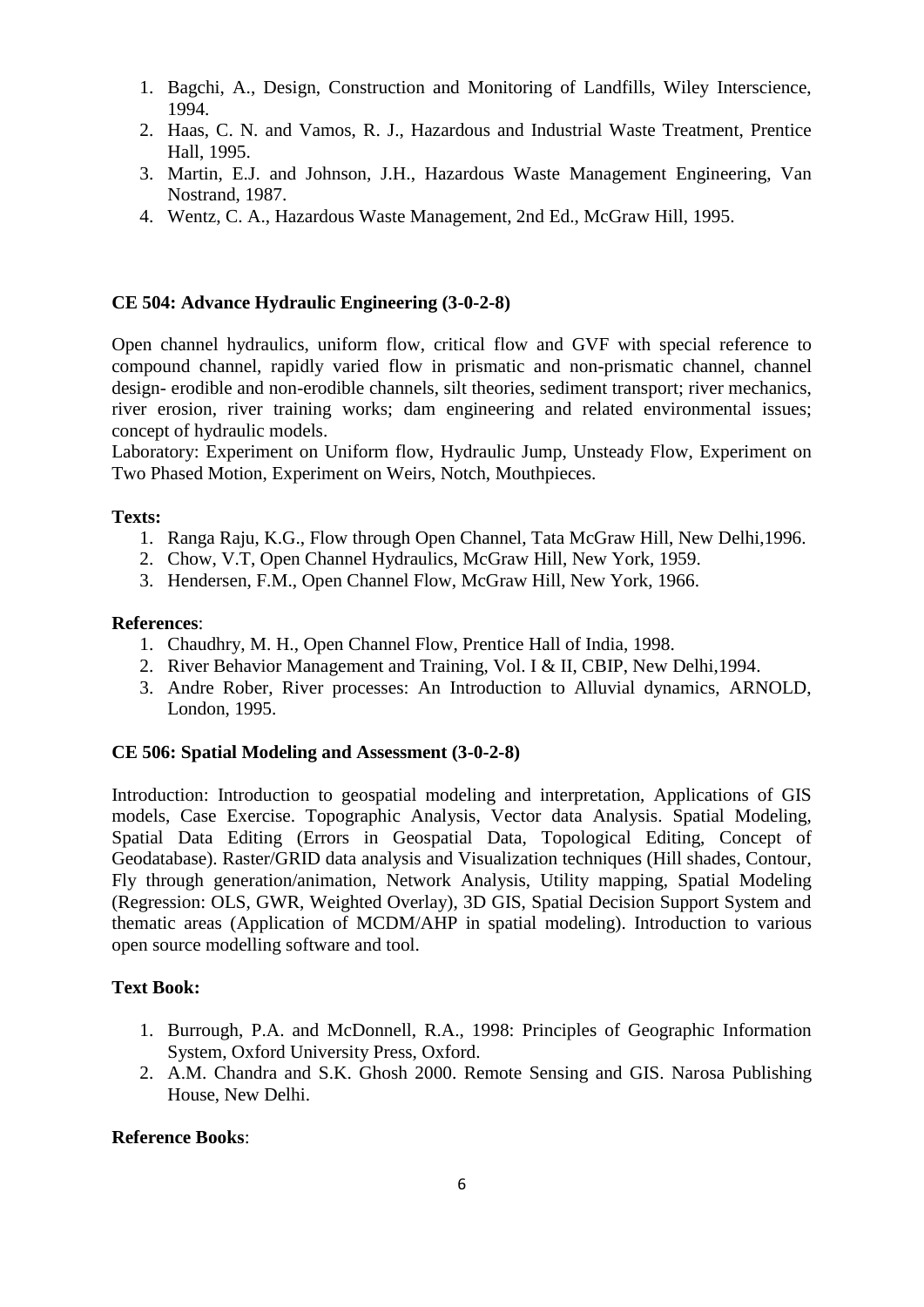- 1. Geographical Information Systems Principles and Applications, Volume I edited by David J. Maguire, Micheal F Goodchild and David W Rhind, John Wiley Sons. Inc., New York 1991.
- 2. A practical guide to Geostatistical Mapping by Tomislav Hengl | 291 p. | ISBN 978- 90- 9024981-0. eusoils.jrc.ec.europa.eu/esdb\_archive/eusoils\_docs/.../eur22904en.pdf

# **Elective Course**:

# **CE 531: Digital Image Processing and Applications (3:0:2:8)**

Image Interpretation, Principles of Image Interpretation, Types of Imaging, Elements of image Interpretation, Techniques of visual Interpretation, Generations of Thematic maps. Digital Image Data Format: Band sequential format (BSQ), Band interleaved by Line (BIL), Color composites: Generation of B/W and False Colour Composites (FCC). Image Rectification and Restoration, Radiometric and Geometric distortions, Geometric and Radiometric corrections, atmospheric corrections, illumination and view angle effects, Interpolation techniques: nearest neighbour, bilinear and cubic convolution, Image Enhancement, Image Classification, Unsupervised classification, Supervised classification: Parallelepiped, Minimum Distance to Means, Gaussian Maximum Likelihood, Hybrid Methods and Decision Tree classifiers, classification accuracy assessment.

Text Book:

- 1. Remote Sensing and Image Interpretation, 6th edition, T. Lillesand, R. Kiefer and J. Chipman, John Wiley.
- 2. Introductory Digital Image Processing A Remote Sensing Perspective, 3rd edition, J. Jensen, Prentice Hall.

# **Reference Book**

- 1. Remote Sensing of the Environment An Earth Resource Perspective, 2nd edition, J. Jensen, Prentice Hall.
- 2. Pratt, William K. (1978). Digital Image Processing. ISBN 0-471-01888-0.
- 3. Campbell, J.B. (2002). Introduction to remote sensing, 3rd ed., The Guilford Press. ISBN 1-57230-640-8.

# **CE 532: Principles of Photogrammetry (3:0:0:6)**

Introduction, Definition and terms, history of photogrammetry, Uses of photogrammetry, principles and types of photogrammetry, Types of aerial photographs, Geometry of aerial photographs, Scale determination, distortions, displacements and their corrections, Digital image: Creation of digital image and their characteristics, advantages over other analogue cameras, Flight planning and Elements, Stereo Photogrammetry, Digital Photogrammetr, Interpretation techniques and tools, Input of data from photogrammetry for GIS database, photogrammetric applications in GIS.

#### **Text Book**: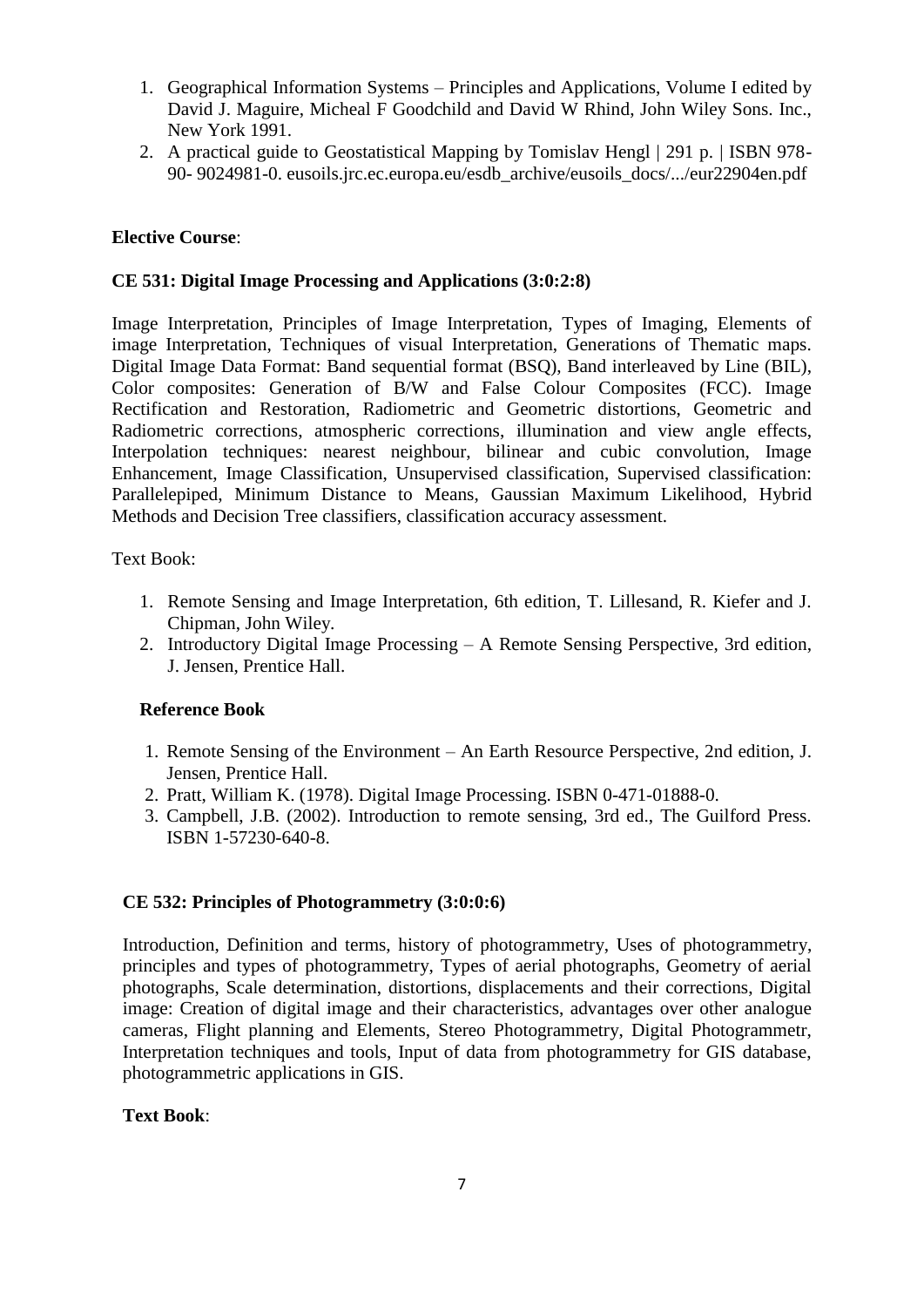Paul R Wolf and Bon A. Dewitt (2004). Elements of Photogrammetry with applications in GIS 3rd edition, ISBN 007-123689-9. 2. Wolf, P. R. (2000). Elements of Photgrammetry. McGraw-Hill, NY.

### **Reference Book**:

- 1. David P paine, and James D Kiser (2003), Aerial Photography and Image interpretation second edition, John Wiley and Sons Inc. ISBN 0-471-20489-7.
- 2. Zorn, H. C. (1980). Introductory Course in Photogrammetry. 6th Ed. ITC, Netherlands.

### **CE 510: Biological Processes in Environmental Engineering (3-0-0-6)**

Microbiological concepts: cells, classification and characteristics of living organisms, reproduction, metabolism – basic metabolic models, microbial growth kinetics; Chemistry of carbohydrates, proteins, fats and lipids; Theory and design of biological unit operations: aerobic suspended growth systems – activated sludge processes and its modifications, ponds and lagoons; aerobic attached growth systems; anaerobic suspended and attached systems; Biological nutrient removal; Sequential Batch Reactors; Theory and design of sludge treatment; Wastewater disposal systems.

Text Books:

- 1. Pelczar, M. J. (Jr), Chan, E C S and Krief, N. R., Microbiology, 5 th Ed., McGraw-Hill, 1996.
- 2. Metcalf and Eddy Inc, Wastewater Engineering: Treatment and Reuse, TMH publication, 4 th Edition, 2003.
- 3. Henze, M., Harremoes, P., Jansen, J. C. and Arvin, E., Wastewater Treatment: Biological and Chemical Processes, 3 rd Ed., Springer Verlag, 2002.

#### **Reference Books:**

- 1. Heritage, J., Evans, E. G. V. and Killington, R. A., Introductory Microbiology, Cambridge Univ. Press, 1996.
- 2. Benefield, L. D. and Randall, C. W., Biological Principles in Wastewater Treatment, PrenticeHall, 1980.
- 3. Grady, C. P. L., Daigger, G. T. and Lim, H. C., Biological Wastewater Treatment, Marcel Dekker, Inc., New York, 2 nd Edition, 1999.
- 4. Arceivala, S. J., Wastewater Treatment for Pollution Control, Tata McGraw Hill, 1999.

# **CE 512: Environmental Systems Engineering Laboratory (1-0-4-6)**

Detailed laboratory exercises related with physico-chemical and biological processes in Environmental Engineering: Sedimentation, Jar Test, Filtration, Chlorination, Adsorption and